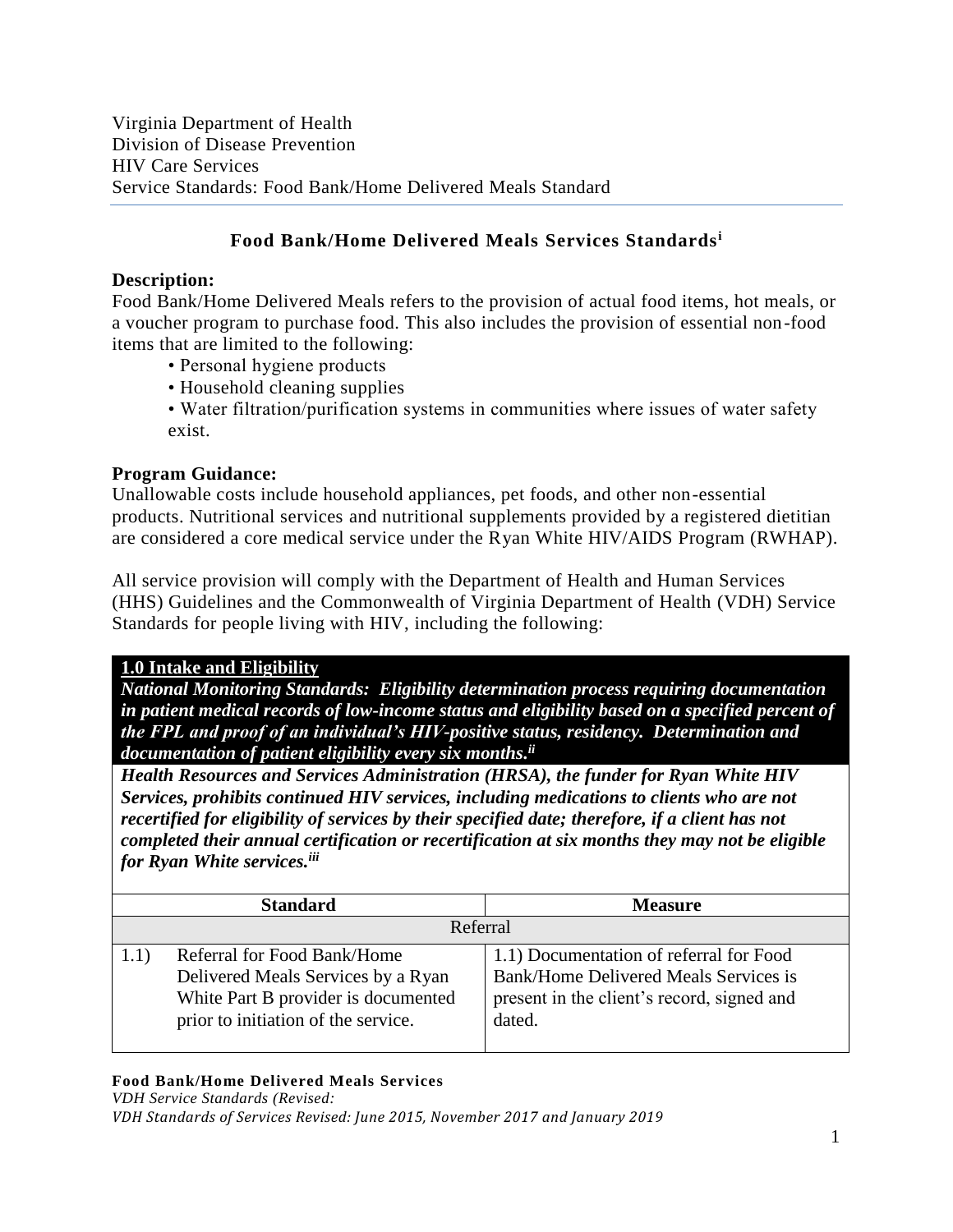| Eligibility                                                                          |                                                                     |  |
|--------------------------------------------------------------------------------------|---------------------------------------------------------------------|--|
| 1.2) The client's eligibility for Ryan White                                         | 1.2) Documentation of the client's eligibility                      |  |
| Part B services is determined.                                                       | is present in the client's record.                                  |  |
| 1.3) To be eligible for this service applicants                                      | 1.3) Documentation is present in files                              |  |
| must:                                                                                | verifying that:                                                     |  |
| Diagnosed with HIV<br>a)                                                             | a) Client is diagnosed with HIV                                     |  |
| b) Live in Virginia                                                                  | b) Client Lives in Virginia                                         |  |
| Have an individual or family income at<br>c)<br>or below 500% of the Federal Poverty | c) Client meets income guidelines<br>Client Medicaid status (gap of |  |
| Level (FPL)                                                                          | d)<br>services)                                                     |  |
| d) Ryan White Part B is the payer of last                                            | eligibility for Part B services every six<br>e)                     |  |
| resort and other funding sources must                                                | months                                                              |  |
| be vigorously pursued. Providers are                                                 | Client agrees to participate in<br>f)                               |  |
| responsible to ensure that clients are                                               | insurance option that best meets their                              |  |
| screened and deemed ineligible for                                                   | medical needs and for which the client                              |  |
| other payer sources covered by Federal                                               | is eligible.                                                        |  |
| or State programs such as Medicare,                                                  |                                                                     |  |
| Medicaid, all other forms of insurance                                               |                                                                     |  |
| or third party payers such as private and<br>commercial insurance plans, and other   |                                                                     |  |
| payers.                                                                              |                                                                     |  |
| e) Provide recertification every six                                                 |                                                                     |  |
| months with proof of income, changes                                                 |                                                                     |  |
| in insurance coverage, or any changes                                                |                                                                     |  |
| in residency                                                                         |                                                                     |  |
| <b>Client eligibility ensures Part B</b><br>f)                                       |                                                                     |  |
| services are used as the payer of last                                               |                                                                     |  |
| resort. Client must agree to participate                                             |                                                                     |  |
| in the insurance option client is eligible                                           |                                                                     |  |
| and that best meets the client's medical<br>needs regardless of preference.          |                                                                     |  |
|                                                                                      |                                                                     |  |
| Note: The Part B Program is the payer of last                                        |                                                                     |  |
| resort. This is interpreted as "funds"                                               |                                                                     |  |
| receivedwill not be utilized to make                                                 |                                                                     |  |
| payments for any item or service to the extent                                       |                                                                     |  |
| that payment has been made, or can reasonably                                        |                                                                     |  |
| be expected to be made" by another payment                                           |                                                                     |  |
| source. <sup>iv</sup>                                                                |                                                                     |  |
| Apply through the VDH Central Office or                                              |                                                                     |  |
| through agency's eligibility services.                                               |                                                                     |  |
|                                                                                      |                                                                     |  |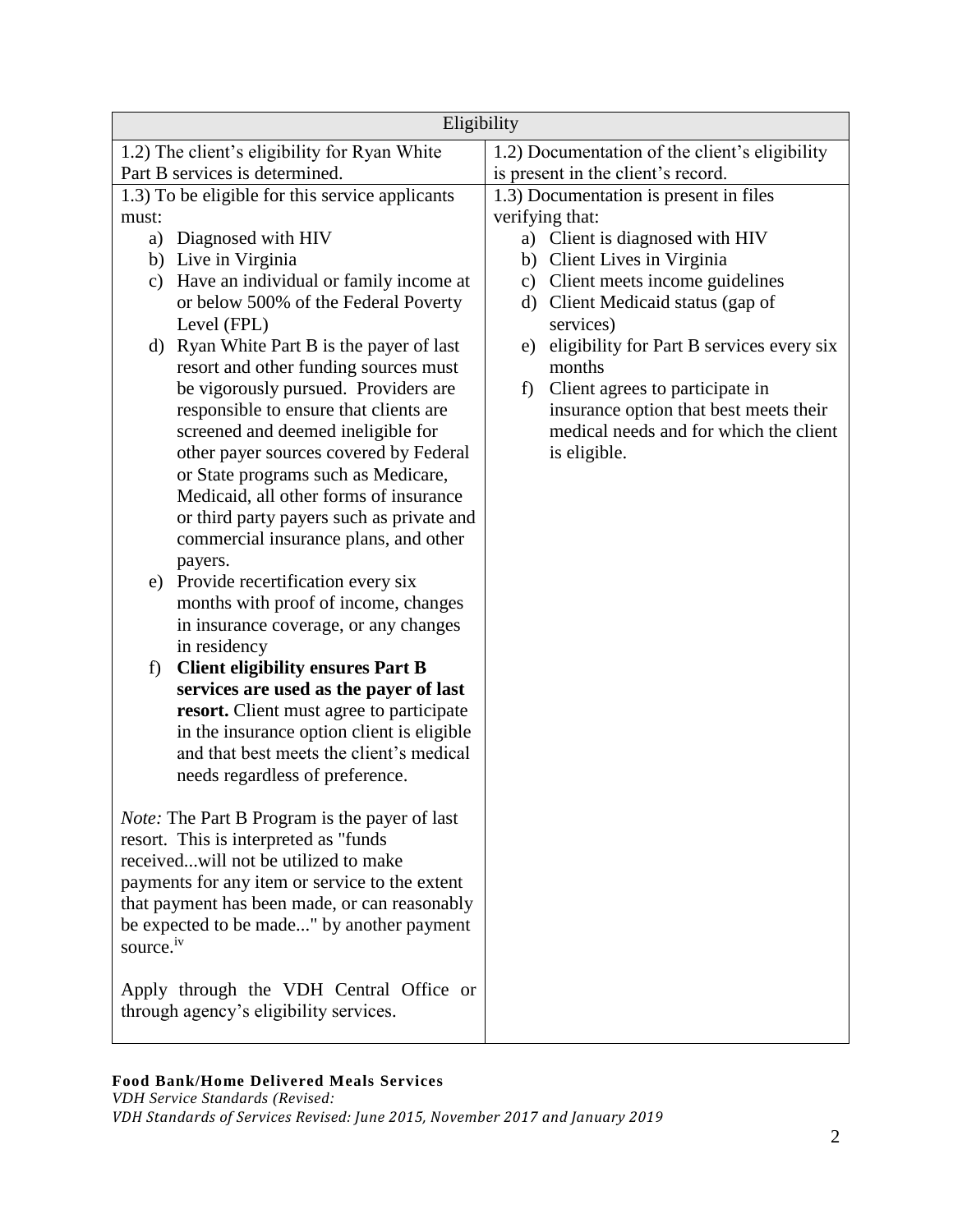| Intake                                                                                                                                      |                                                                                                                             |  |
|---------------------------------------------------------------------------------------------------------------------------------------------|-----------------------------------------------------------------------------------------------------------------------------|--|
| 1.4) Eligibility screening and intake to be<br>completed within 15 days of initial contact<br>with client.                                  | 1.4) Documentation of intake and eligibility<br>screening in client record dated and signed.                                |  |
| Recertification                                                                                                                             |                                                                                                                             |  |
| 1.5) Client must be recertified every six months<br>to continue to receive Ryan White services.<br>There is no grace period.                | 1.5) Documentation of recertification of the<br>client's eligibility every six months is present<br>in the client's record. |  |
| 2.0 Key Services Components and Activities (including assessment and service plan)                                                          |                                                                                                                             |  |
| National Monitoring Standards: Food Bank/Home-delivered Meals may include provision of                                                      |                                                                                                                             |  |
| actual food items, provision of hot meals, and voucher programs to purchase food. May also                                                  |                                                                                                                             |  |
| include the provision of non-food items that are limited to personal hygiene products,                                                      |                                                                                                                             |  |
| household cleaning supplies, and water filtration/purification systems in communities where<br>issues with water purity exist. $\mathbf{v}$ |                                                                                                                             |  |
| <b>Standard</b>                                                                                                                             | <b>Measure</b>                                                                                                              |  |
| Documentation                                                                                                                               |                                                                                                                             |  |
| 2.1) Provision of all food bank/home delivered                                                                                              | 2.1) Documentation of food bank/home                                                                                        |  |
| meals services is documented by:                                                                                                            | delivered meals services provided by type,                                                                                  |  |
| a) Type of service (e.g. food bank, home                                                                                                    | level of service and number of clients.                                                                                     |  |
| delivered meals and/or food vouchers)                                                                                                       |                                                                                                                             |  |
| b) Number of clients                                                                                                                        |                                                                                                                             |  |
| c) Levels of service provided (e.g. units                                                                                                   |                                                                                                                             |  |
| of Food Bank, home delivered meals                                                                                                          |                                                                                                                             |  |
| and food vouchers).                                                                                                                         |                                                                                                                             |  |
| 2.2) Documentation of compliance with all                                                                                                   | 2.2) Food and safety inspection reports,                                                                                    |  |
| federal, state, and local laws regarding the                                                                                                | current license and certifications are on file.                                                                             |  |
| provision of food bank, home-delivered meals                                                                                                |                                                                                                                             |  |
| and food voucher programs, including                                                                                                        |                                                                                                                             |  |
| appropriate license and certification.                                                                                                      |                                                                                                                             |  |
| Assessment/Service Plan/Provision of Services                                                                                               |                                                                                                                             |  |
| 2.3) An initial nutrition assessment must be                                                                                                | 2.3) Documentation of nutrition assessment in                                                                               |  |
| completed by a licensed, registered dietitian,                                                                                              | client's record signed and dated.                                                                                           |  |
| case manager, or provider prior to the initiation                                                                                           |                                                                                                                             |  |
| of food bank services or home delivered meals.                                                                                              |                                                                                                                             |  |
|                                                                                                                                             | 2.4) Documentation of services provided                                                                                     |  |
| 2.4) Services may include food bank, home<br>delivered meals and/or food voucher program.                                                   | including tracking of food vouchers:                                                                                        |  |
|                                                                                                                                             | A copy of each food card number,                                                                                            |  |
|                                                                                                                                             | Staff who is giving out of the cards                                                                                        |  |
|                                                                                                                                             | with date/signature of client                                                                                               |  |
|                                                                                                                                             | Number of cards given to client                                                                                             |  |
|                                                                                                                                             |                                                                                                                             |  |

*VDH Service Standards (Revised:*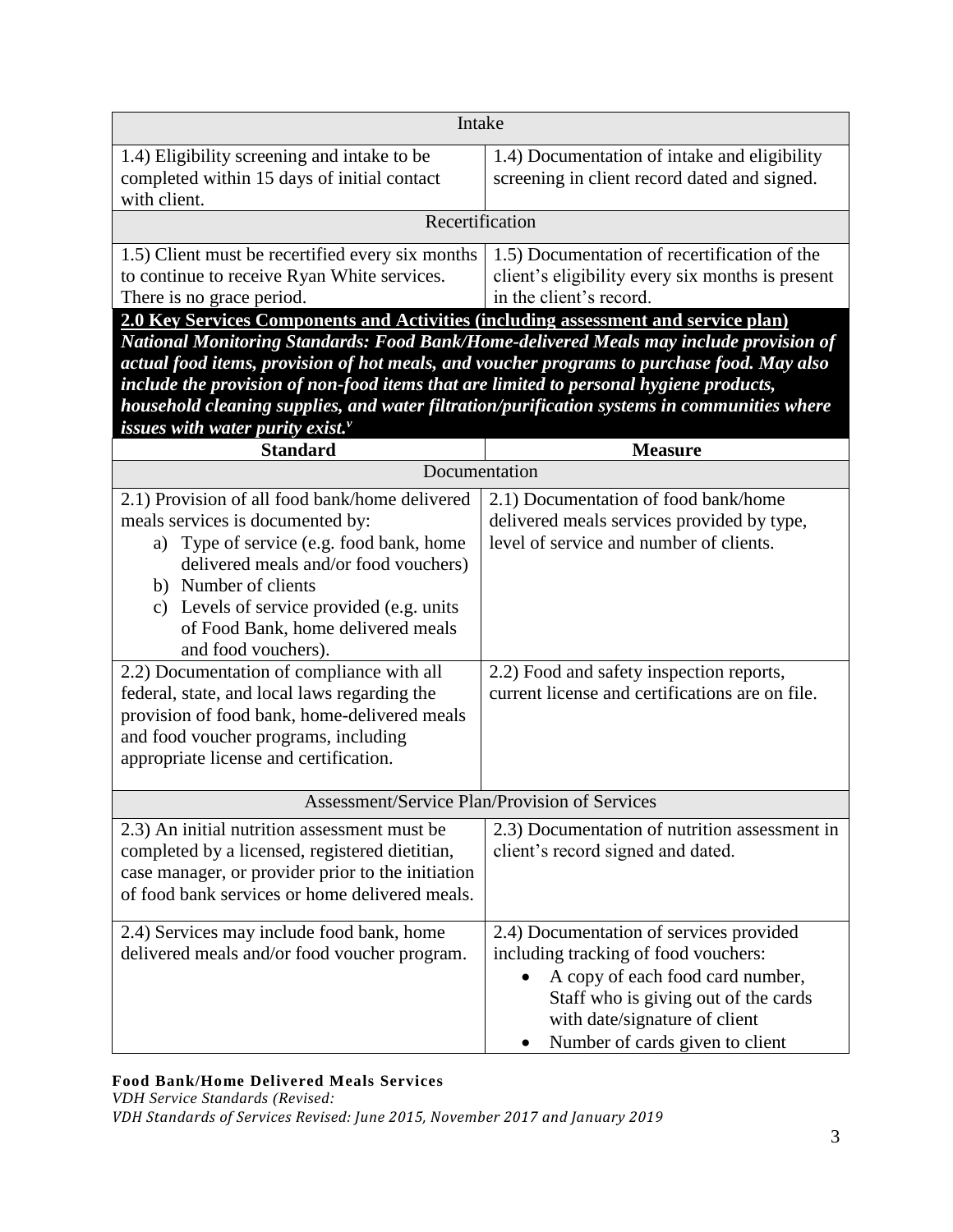|                                                                                                                                                                                                                                                                                                                                                                                                                                                                                                                                                                                | Progress note written by case<br>$\bullet$<br>managers.                                                                                                                                                  |  |
|--------------------------------------------------------------------------------------------------------------------------------------------------------------------------------------------------------------------------------------------------------------------------------------------------------------------------------------------------------------------------------------------------------------------------------------------------------------------------------------------------------------------------------------------------------------------------------|----------------------------------------------------------------------------------------------------------------------------------------------------------------------------------------------------------|--|
| 2.5) Provide educational materials to<br>increase client's knowledge of healthy food<br>choices.                                                                                                                                                                                                                                                                                                                                                                                                                                                                               | 2.5) Documentation of educational materials<br>in clients' record is signed and dated.                                                                                                                   |  |
| 2.6) Clients are provided information<br>regarding the food distribution schedule<br>and any changes to the schedule at least<br>three days in advance of the distribution<br>date except in cases of unforeseen<br>emergency.                                                                                                                                                                                                                                                                                                                                                 | 2.6) Posted schedule for distribution of food<br>pantry items and home delivered groceries<br>and meals and written policy for notifying<br>clients of changes to the distribution dates.                |  |
| 2.7) Nutritional Guidance<br>An agency nutrition plan is established for the<br>purpose of distributing healthy foods that<br>enhance an HIV client's nutritional, caloric and<br>dietary needs. Food choices should be offered<br>from recognized food groups for enhanced<br>nutrition in the Food and Drug Administration<br>(FDA) or American Dietetic Association<br>(ADA) Standards.                                                                                                                                                                                     | 2.7) Agency nutrition plan on file with<br>documentation that food items dispensed in<br>Food Bank and Home Delivered Meals<br>represent essential/healthy food groups<br>identified by the FDA and ADA. |  |
| 2.8) A provisional supply of nutritional<br>supplements (from prescriptions) may be<br>provided to clients. A physician's<br>recommendation must specify the type and<br>amount of nutritional supplement congruent<br>with the current Medical Nutrition Therapy<br>Service Standards.                                                                                                                                                                                                                                                                                        | 2.8) Physician recommendation for nutritional<br>supplements in client's record signed and<br>dated.                                                                                                     |  |
| <b>Transition and Discharge</b>                                                                                                                                                                                                                                                                                                                                                                                                                                                                                                                                                |                                                                                                                                                                                                          |  |
| 2.9) Client discharged when Food Bank/ Home<br>Delivered Meals services are no longer needed,<br>goals have been met, upon death or due to<br>safety issues. (see 2.10)<br>Prior to discharge: Reasons for discharge and<br>options for other service provision should be<br>discussed with client. Whenever possible,<br>discussion should be occurring face-to-face. If<br>not possible, provider should attempt to talk<br>with client via phone. If verbal contact is not<br>possible, a certified letter must be sent to<br>client's last known address. If client is not | 2.9) Documentation of discharge plan and<br>summary in client's record with clear<br>rationale for discharge within 30 days of<br>discharge, including certified letter, if<br>applicable.               |  |

**Food Bank/Home Delivered Meals Services** *VDH Service Standards (Revised:*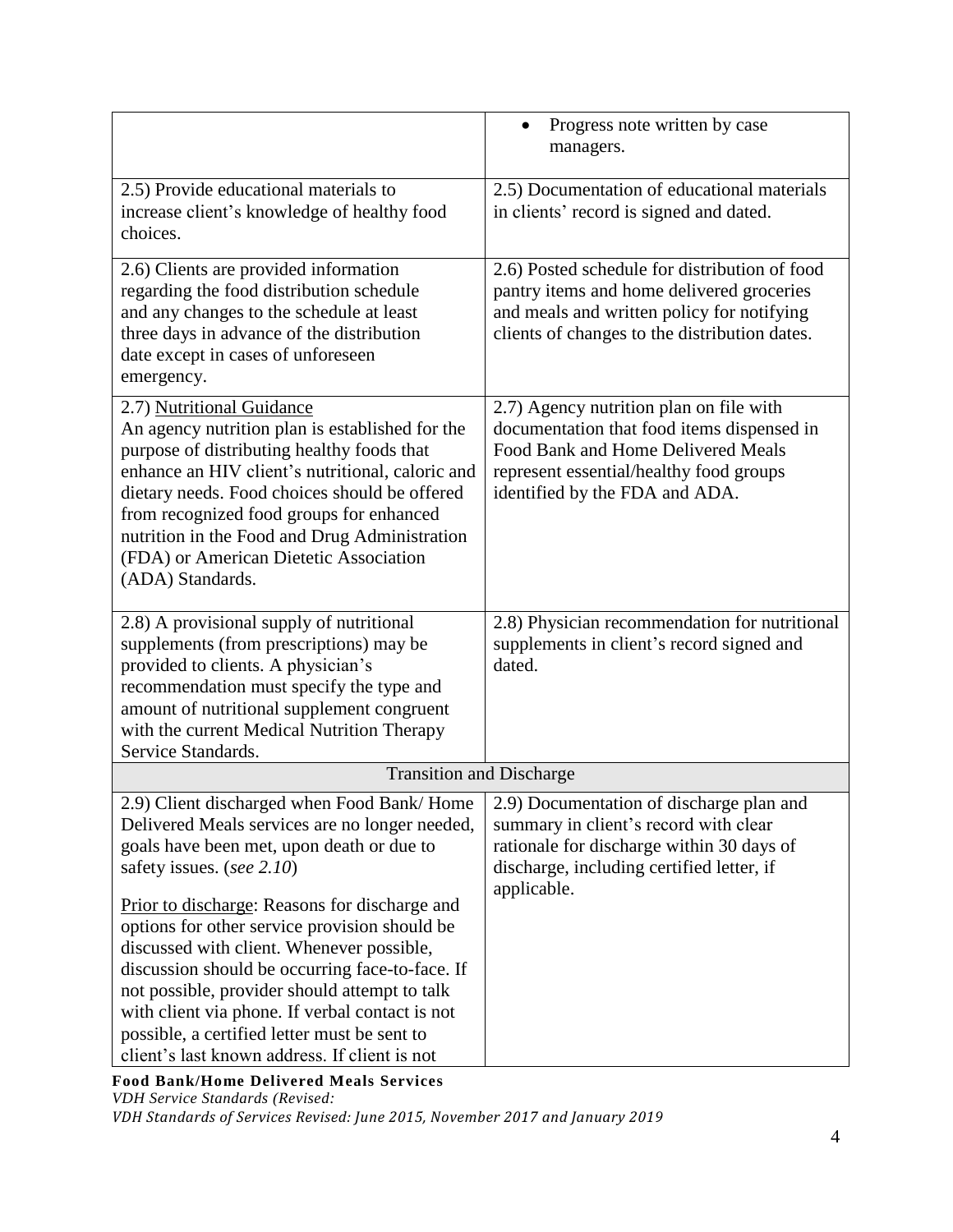present to sign for the letter, it must be returned to the provider.

Documentation: Client's record must include:

- a) Date services start
- b) Special client needs
- c) Services needed/actions taken, if applicable
- d) Date of discharge
- e) Reason(s) for discharge
- f) Referrals made at time of discharge, if applicable.

Transfer: If client transfers to another location, agency or service provider, transferring agency will provide discharge summary and other requested records within 5 business days of request. If client moves to another area, transferring agency will make referral for needed services in the new location.

Unable to Locate: If client cannot be located, agency will make and document a minimum of three follow-up attempts on three separate dates (by phone or in person) over a threemonth period after first attempt. A certified letter must be mailed to the client's last known mailing address within five business days after the last attempt to notify the client. The letter will state that the case will be closed within 30 days from the date on the letter if an appointment with the provider is not made.

Withdrawal from Service: If client reports that services are no longer needed or decides to no longer participate in the Service Plan, client may withdraw from services. Because clients may withdraw for a variety of reasons it may be helpful to conduct an exit interview to ensure reasons for withdrawal are understood, or identify factors interfering with the client's ability to fully participate if services are still needed. If other issues are identified that

#### **Food Bank/Home Delivered Meals Services**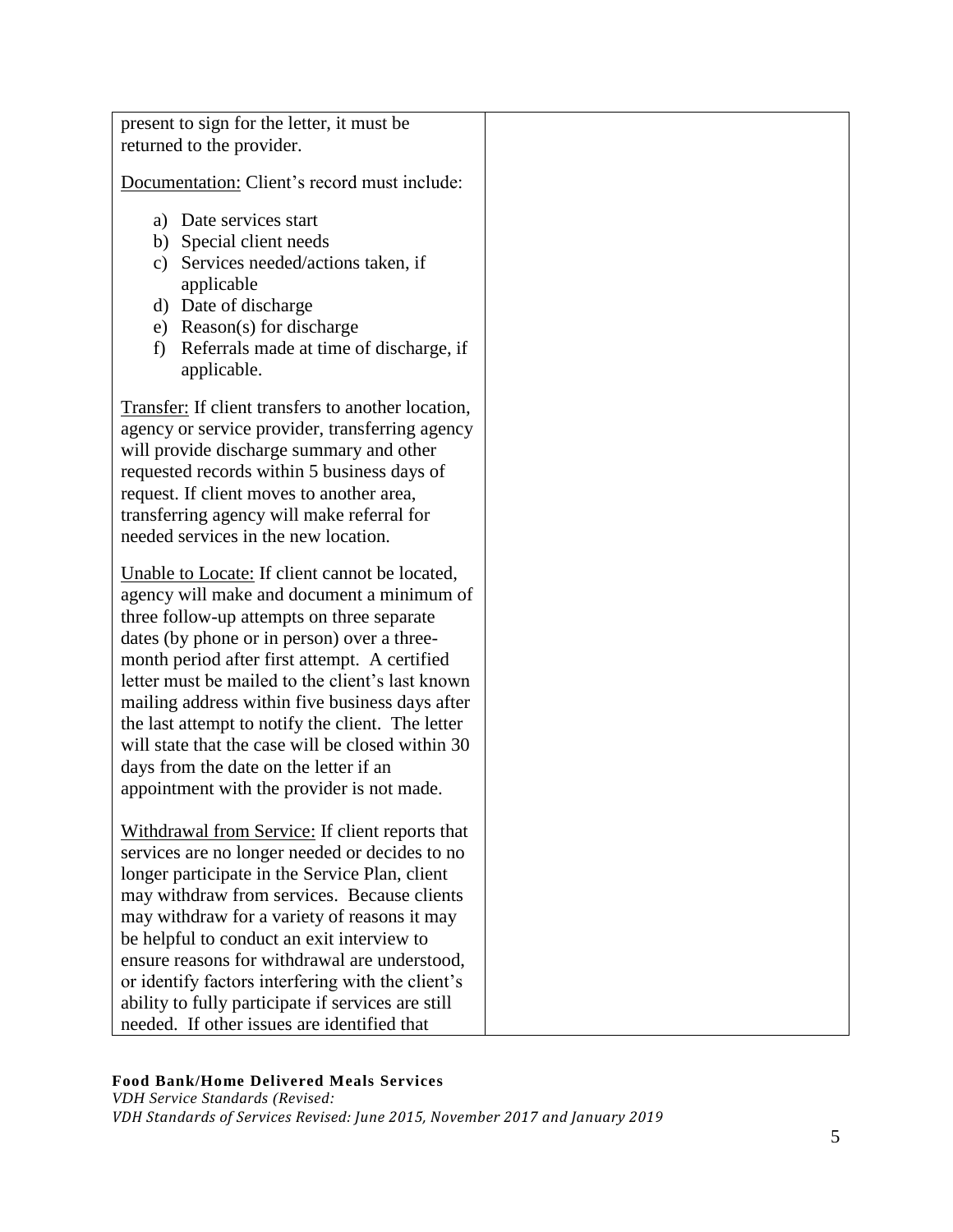| cannot be managed by the agency clients<br>should be referred to appropriate agencies.                                                                                                                                                                                                                                                                                                                                                                                                                                                                                                                                                                                                                                                                                    |                                                                                             |  |
|---------------------------------------------------------------------------------------------------------------------------------------------------------------------------------------------------------------------------------------------------------------------------------------------------------------------------------------------------------------------------------------------------------------------------------------------------------------------------------------------------------------------------------------------------------------------------------------------------------------------------------------------------------------------------------------------------------------------------------------------------------------------------|---------------------------------------------------------------------------------------------|--|
| Administrative Discharge: Clients who engage<br>in behavior that abuses the safety or violates<br>the confidentiality of others may be<br>discharged. Prior to discharging a client for<br>this reason, the case must be reviewed by the<br>leadership according to that agency's policies.<br>Clients who are discharged for administrative<br>reasons must be provided written notification<br>of and reason for the discharge, and must be<br>notified of possible alternative resources. A<br>certified letter that notes the reason for<br>discharge and includes alternative resources<br>must be mailed to the client's last known<br>mailing address within five business days after<br>the date of discharge, and a copy must be filed<br>in the client's chart. |                                                                                             |  |
| <b>Case Closure</b>                                                                                                                                                                                                                                                                                                                                                                                                                                                                                                                                                                                                                                                                                                                                                       |                                                                                             |  |
| 2.10) Case will be closed if client:                                                                                                                                                                                                                                                                                                                                                                                                                                                                                                                                                                                                                                                                                                                                      | 2.10) Documentation of case closure in<br>client's record with clear rationale for closure. |  |
| a) Has met the service goals;                                                                                                                                                                                                                                                                                                                                                                                                                                                                                                                                                                                                                                                                                                                                             |                                                                                             |  |
| b) Decides to transfer to another                                                                                                                                                                                                                                                                                                                                                                                                                                                                                                                                                                                                                                                                                                                                         |                                                                                             |  |
|                                                                                                                                                                                                                                                                                                                                                                                                                                                                                                                                                                                                                                                                                                                                                                           |                                                                                             |  |
| agency;<br>Needs are more appropriately<br>C)                                                                                                                                                                                                                                                                                                                                                                                                                                                                                                                                                                                                                                                                                                                             |                                                                                             |  |
| addressed in other programs;                                                                                                                                                                                                                                                                                                                                                                                                                                                                                                                                                                                                                                                                                                                                              |                                                                                             |  |
| d) Moves out of state;                                                                                                                                                                                                                                                                                                                                                                                                                                                                                                                                                                                                                                                                                                                                                    |                                                                                             |  |
| Fails to provide updated<br>e)                                                                                                                                                                                                                                                                                                                                                                                                                                                                                                                                                                                                                                                                                                                                            |                                                                                             |  |
| documentation of eligibility status                                                                                                                                                                                                                                                                                                                                                                                                                                                                                                                                                                                                                                                                                                                                       |                                                                                             |  |
| thus, no longer eligible for                                                                                                                                                                                                                                                                                                                                                                                                                                                                                                                                                                                                                                                                                                                                              |                                                                                             |  |
| services;                                                                                                                                                                                                                                                                                                                                                                                                                                                                                                                                                                                                                                                                                                                                                                 |                                                                                             |  |
| Fails to maintain contact with the<br>f)                                                                                                                                                                                                                                                                                                                                                                                                                                                                                                                                                                                                                                                                                                                                  |                                                                                             |  |
| food bank assistance staff for a                                                                                                                                                                                                                                                                                                                                                                                                                                                                                                                                                                                                                                                                                                                                          |                                                                                             |  |
| period of three months despite                                                                                                                                                                                                                                                                                                                                                                                                                                                                                                                                                                                                                                                                                                                                            |                                                                                             |  |
| three (3) documented attempts to                                                                                                                                                                                                                                                                                                                                                                                                                                                                                                                                                                                                                                                                                                                                          |                                                                                             |  |
| contact client;                                                                                                                                                                                                                                                                                                                                                                                                                                                                                                                                                                                                                                                                                                                                                           |                                                                                             |  |
| Can no longer be located;<br>g)                                                                                                                                                                                                                                                                                                                                                                                                                                                                                                                                                                                                                                                                                                                                           |                                                                                             |  |
| Withdraws from or refuses funded<br>h)                                                                                                                                                                                                                                                                                                                                                                                                                                                                                                                                                                                                                                                                                                                                    |                                                                                             |  |
| services, reports that services are                                                                                                                                                                                                                                                                                                                                                                                                                                                                                                                                                                                                                                                                                                                                       |                                                                                             |  |
| no longer needed, or no longer                                                                                                                                                                                                                                                                                                                                                                                                                                                                                                                                                                                                                                                                                                                                            |                                                                                             |  |
| participates in the individual                                                                                                                                                                                                                                                                                                                                                                                                                                                                                                                                                                                                                                                                                                                                            |                                                                                             |  |
| service plan;                                                                                                                                                                                                                                                                                                                                                                                                                                                                                                                                                                                                                                                                                                                                                             |                                                                                             |  |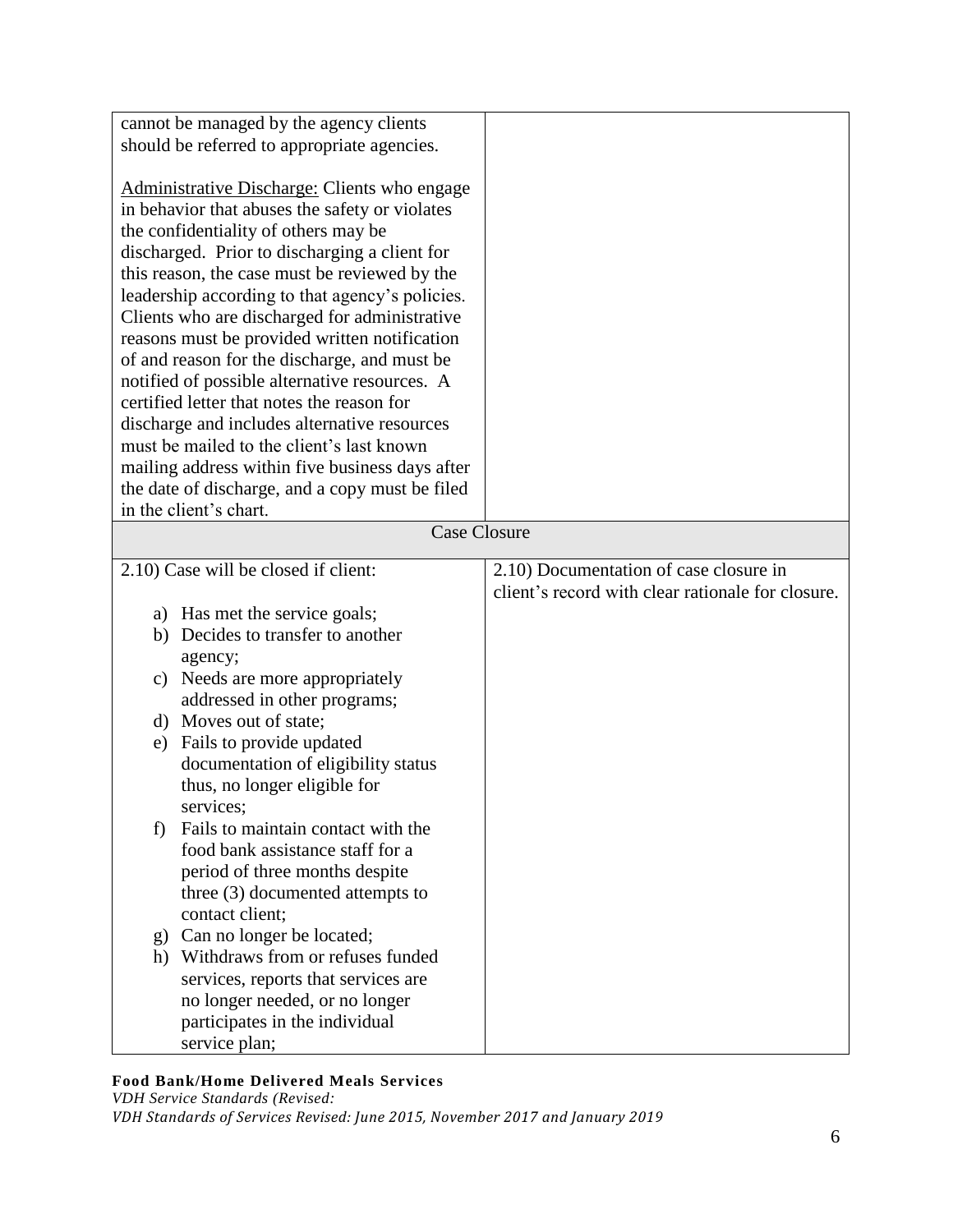| Exhibits pattern of abuse as defined |  |
|--------------------------------------|--|
| by agency's policy.                  |  |
| Becomes housed in an                 |  |
| "institutional" program anticipated  |  |
| to last for a minimum of 30 days,    |  |
| such as a nursing home, prison or    |  |
| inpatient program; or                |  |
| Is deceased.                         |  |
|                                      |  |

## **3.0 Client Rights and Responsibilities**

*National Monitoring Standards: Provision of Part B funded HIV primary medical care and support services, to the maximum extent, without regard to either: the ability of the individual to pay for such services, or the current or past health conditions of the individuals served.vi*

| <b>Standard</b>                                                                                                                                                                                                                                                                                                                                                                                                                                                                                                                                                                    | <b>Measure</b>                                                                   |
|------------------------------------------------------------------------------------------------------------------------------------------------------------------------------------------------------------------------------------------------------------------------------------------------------------------------------------------------------------------------------------------------------------------------------------------------------------------------------------------------------------------------------------------------------------------------------------|----------------------------------------------------------------------------------|
| 3.1) Services are available and accessible to<br>any individual who meets program eligibility                                                                                                                                                                                                                                                                                                                                                                                                                                                                                      | 3.1) Written eligibility requirements and non-<br>discrimination policy on file. |
| requirements.                                                                                                                                                                                                                                                                                                                                                                                                                                                                                                                                                                      |                                                                                  |
| All providers shall be in compliance with all<br>applicable federal, state, and local anti-<br>discrimination laws and regulations, including<br>but not limited to the American's with<br>Disabilities Act. All providers shall adopt a<br>non-discrimination policy prohibiting the<br>refusal of rendering service on the basis of the<br>fact or perception of race, color, creed,<br>religion, national origin, ancestry, age, sex,<br>sexual orientation, gender identity, domestic<br>partner status, marital status, height, weight,<br>disability, or HIV/AIDS diagnosis. |                                                                                  |
| Each provider shall make available to clients a<br>process for requesting interpretation services,<br>including American Sign Language.                                                                                                                                                                                                                                                                                                                                                                                                                                            |                                                                                  |
| 3.2) Clients' Rights and Responsibilities policy<br>exists which requires each client to sign & date<br>a form indicating they has been offered: a)<br>explanation of the policy, and b) copy of<br>Client's Rights and Responsibilities and to<br>communicate client's understanding of the<br>policy                                                                                                                                                                                                                                                                             | 3.2) Written policy on file.                                                     |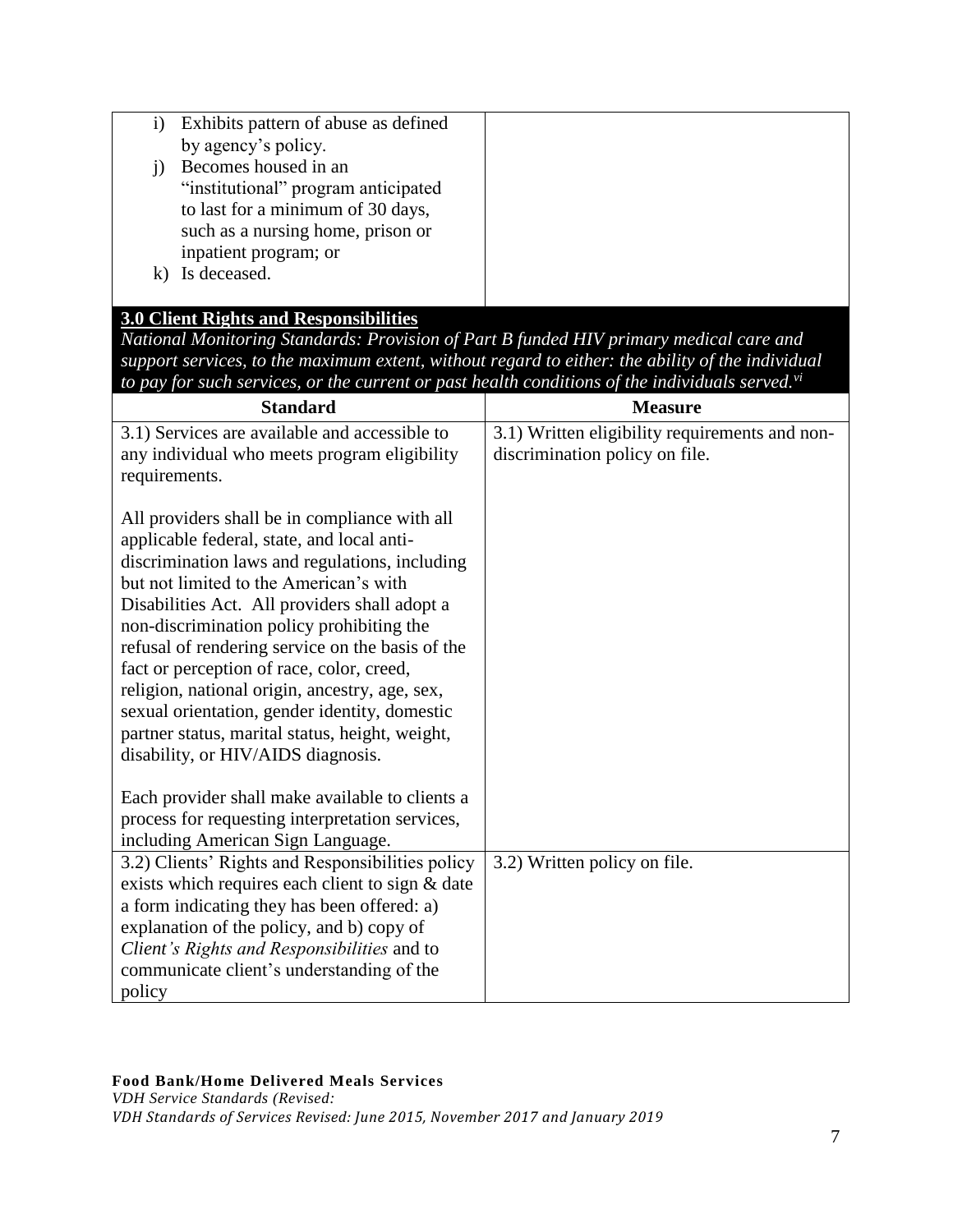|         | 3.3) Explanation of Client's Rights and             | 3.3) Current Client's Rights and          |
|---------|-----------------------------------------------------|-------------------------------------------|
|         | <i>Responsibilities</i> is provided to each client. | Responsibilities form signed and dated by |
|         |                                                     | client and located in client's record.    |
|         | Client rights include:                              |                                           |
| $\circ$ | Be treated with respect, dignity,                   |                                           |
|         | consideration, and compassion;                      |                                           |
| O       | Receive services free of discrimination;            |                                           |
| $\circ$ | Be informed about services and options              |                                           |
|         | available.                                          |                                           |
| O       | Participate in creating a plan of                   |                                           |
|         | services;                                           |                                           |
| $\circ$ | Reach an agreement about the                        |                                           |
|         | frequency of contact the client will                |                                           |
|         | have either in person or over the phone.            |                                           |
| $\circ$ | File a grievance about services received            |                                           |
|         | or denied;                                          |                                           |
| $\circ$ | Not be subjected to physical, sexual,               |                                           |
|         | verbal and/or emotional abuse or                    |                                           |
|         | threats;                                            |                                           |
| $\circ$ | Voluntary withdraw from the program;                |                                           |
| $\circ$ | Have all records be treated                         |                                           |
|         | confidentially;                                     |                                           |
|         | Have information released only when:                |                                           |
| $\circ$ | A written release of information is                 |                                           |
|         | signed;                                             |                                           |
| O       | A medical emergency exists;                         |                                           |
| $\circ$ | There is an immediate danger to the                 |                                           |
|         | client or others;                                   |                                           |
| $\circ$ | There is possible child or elder abuse;             |                                           |
|         | <b>or</b>                                           |                                           |
| $\circ$ | Ordered by a court of law.                          |                                           |
|         |                                                     |                                           |
|         | Client responsibilities include:                    |                                           |
| $\circ$ | Treat other clients and staff with                  |                                           |
|         | respect and courtesy;                               |                                           |
| $\circ$ | Protect the confidentiality of other                |                                           |
|         | clients;                                            |                                           |
| O       | Participate in creating a plan of service;          |                                           |
| $\circ$ | Let the agency know any concerns or                 |                                           |
|         | changes in needs;                                   |                                           |
| $\circ$ | Make and keep appointments, or when                 |                                           |
|         | possible, phone to cancel or change an              |                                           |
|         | appointment time;                                   |                                           |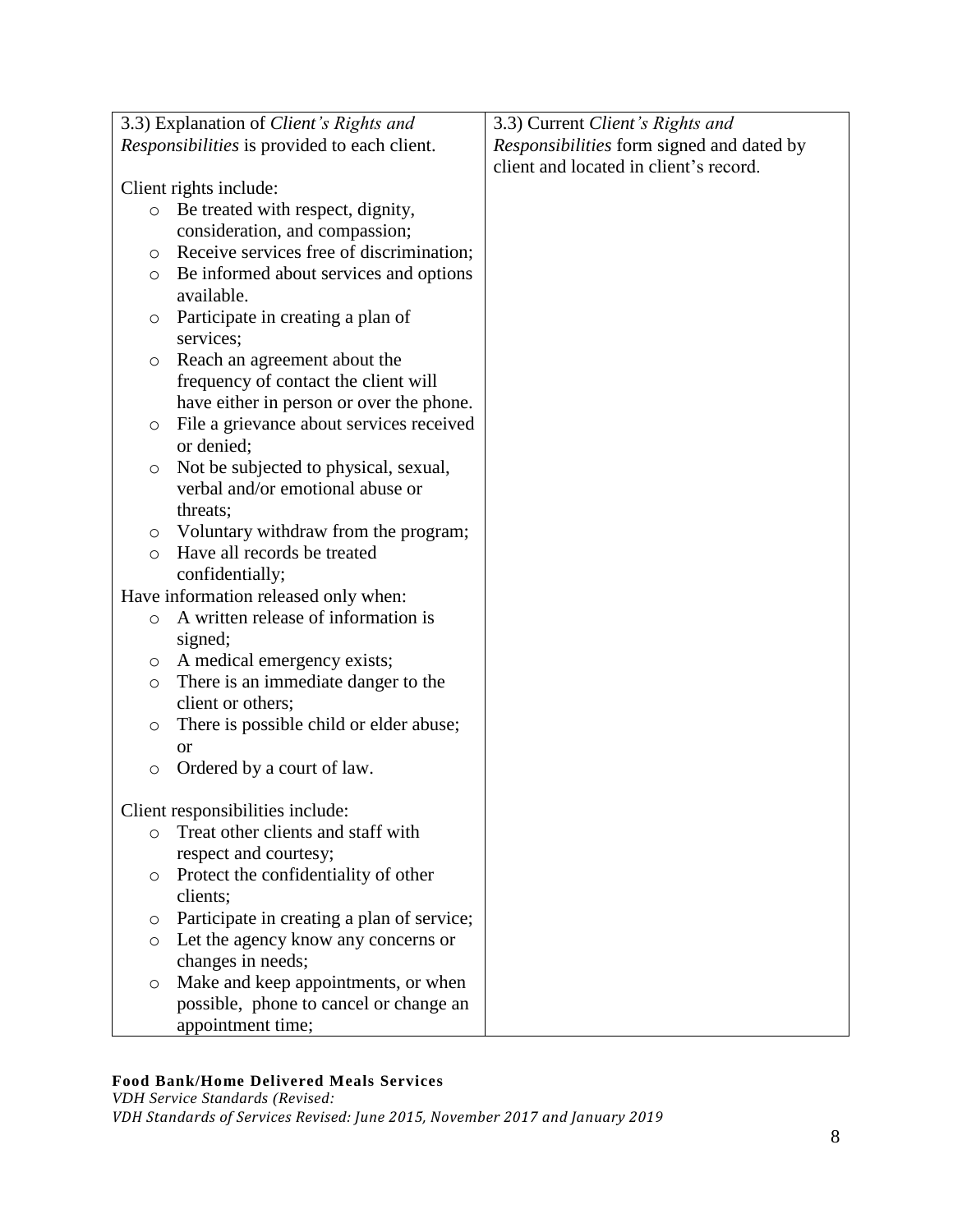| Stay in contact with the agency by<br>$\circ$<br>informing the agency of change in<br>address and phone number, respond to<br>phone calls and mail and<br>Avoid subjecting the agency's staff to<br>$\circ$<br>physical, sexual, verbal and/or<br>emotional abuse or threats. |                                                                                                                         |
|-------------------------------------------------------------------------------------------------------------------------------------------------------------------------------------------------------------------------------------------------------------------------------|-------------------------------------------------------------------------------------------------------------------------|
| <b>4.0 Grievance Process</b>                                                                                                                                                                                                                                                  |                                                                                                                         |
| <b>Standard</b>                                                                                                                                                                                                                                                               | <b>Measure</b>                                                                                                          |
| 4.1) Grievance policy exists which requires<br>each client to sign & date indicating they has<br>been offered: a) explanation of the policy, and<br>b) copy of Grievance Procedure and c)<br>communication of client's understanding of the<br>policy.                        | 4.1) Written grievance procedure on file,<br>available in languages and formats<br>appropriate to populations served.   |
| Policy shall describe the process for resolving<br>client grievances, including identification of<br>whom to contact and applicable timelines.<br>Policy shall be available in languages and                                                                                  |                                                                                                                         |
| formats (e.g. for persons with disabilities)<br>appropriate to populations served.                                                                                                                                                                                            |                                                                                                                         |
| 4.2) Explanation of Grievance Procedure is<br>provided to each client.                                                                                                                                                                                                        | 4.2) Current Grievance Procedure form<br>signed and dated by client and located in<br>client's record.                  |
| Clients may file a grievance if their request for<br>services is denied or if they have any complaint<br>or concern about the services received.                                                                                                                              |                                                                                                                         |
| 4.3) Grievance process shall be fair and<br>expeditious for resolution of client grievances.                                                                                                                                                                                  | 4.3) Documentation of client grievances,<br>status and resolution.                                                      |
| 4.4) Review of grievance policy yearly with<br>client signature.<br><b>5.0 Personnel Qualifications (including licensure)</b>                                                                                                                                                 | 4.4) Current Client's Rights and<br>Responsibilities form signed and dated by<br>client and located in client's record. |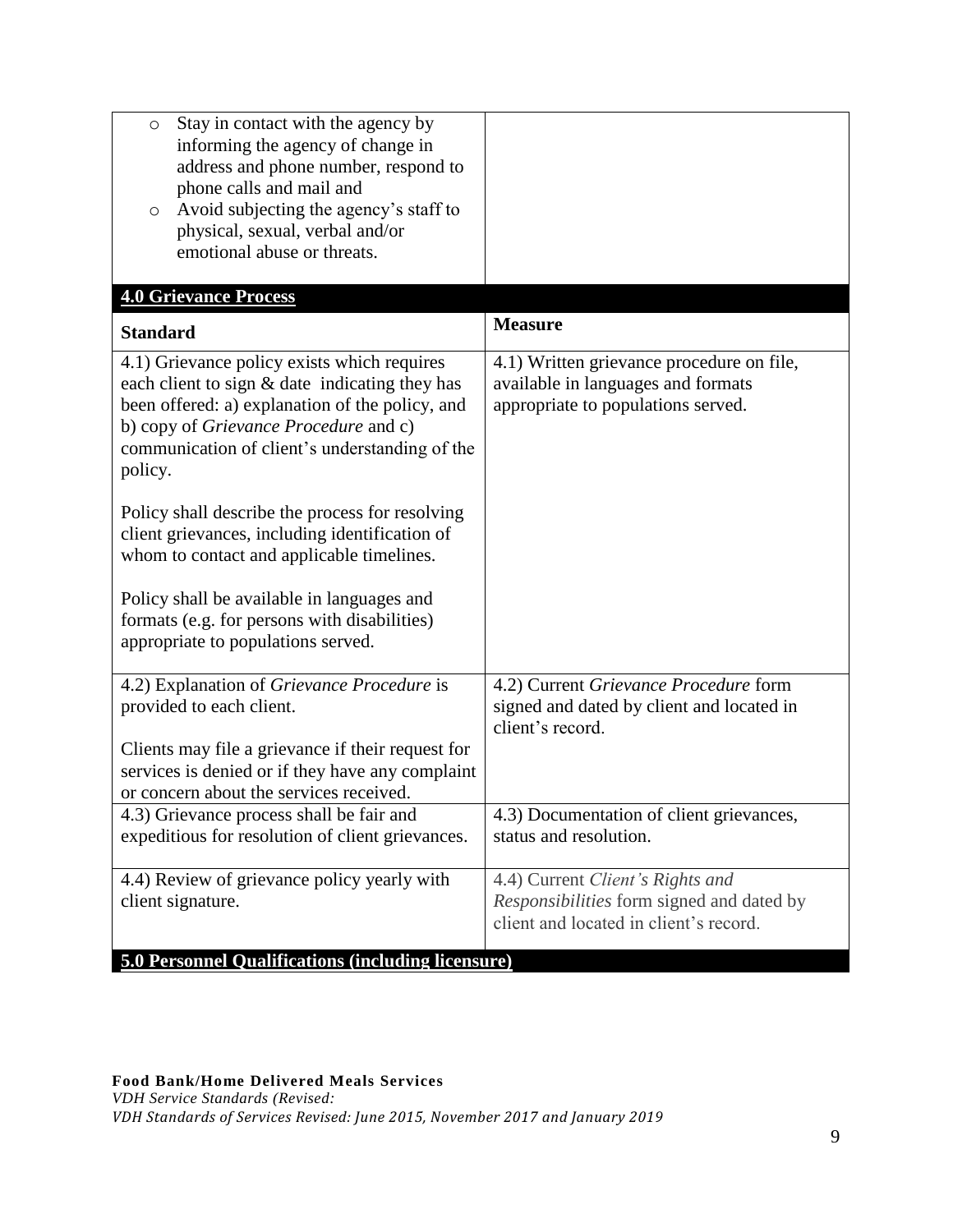*National Monitoring Standards: Licensure and registration of the dietitian as required by the State in which the service is provided. <sup>1</sup> ,2*

| <b>Standard</b>                                                                       | <b>Measure</b>                              |
|---------------------------------------------------------------------------------------|---------------------------------------------|
| 5.1) If a dietitian is employed, they must have                                       | 5.1) Documentation of appropriate and       |
| appropriate and current licensure as required                                         | current licensure in personnel file.        |
| by the Commonwealth of Virginia.                                                      |                                             |
| 5.2) Cooks must have experience working in                                            | 5.2) Documentation of qualifications in     |
| food service, including food preparation.<br>Experience purchasing food is desirable. | personnel file.                             |
| 5.3) All staff and volunteers for food bank or                                        | 5.3) Documentation of training completed in |
| those that distribute food must complete the                                          | personnel file.                             |
| local food bank training program.                                                     |                                             |
| 5.4) If a dietitian is employed they must                                             | 5.4) Documentation of training completed in |
| complete 2 hours of continuing education in                                           | personnel file.                             |
| HIV/AIDS treatment or care annually.                                                  |                                             |
| 5.5) Newly employed staff providing food                                              | 5.5) Documentation of training completed in |
| bank or home delivered meals must complete                                            | personnel file.                             |
| orientation within 2 weeks of hire and the                                            |                                             |
| following training within 180 days of hire:                                           |                                             |
| Safe food handling procedures                                                         |                                             |
| Confidentiality issues for delivery<br>$\bullet$                                      |                                             |
| personnel                                                                             |                                             |
| Sensitivity to the HIV/AIDS client<br>$\bullet$                                       |                                             |
| HIV nutrition guidelines/standards<br>$\bullet$<br>Cultural competency                |                                             |
|                                                                                       |                                             |
| Food safety.<br>$\bullet$<br>5.6) All staff and volunteers providing food             | 5.6) Documentation of training completed in |
| bank or home delivered meals must attend                                              | personnel file.                             |
| quarterly trainings provided by a Registered                                          |                                             |
| Dietitian on a variety of topics including:                                           |                                             |
| Food purchasing                                                                       |                                             |
| Food handling<br>$\bullet$                                                            |                                             |
| Safety in the kitchen<br>$\bullet$                                                    |                                             |
| <b>HIV</b> nutrition                                                                  |                                             |
| Food temperature                                                                      |                                             |
| Proper sanitation                                                                     |                                             |
| Food packaging                                                                        |                                             |
| Food storage procedures.                                                              |                                             |
| <b>6.0 Cultural and Linguistic Competency</b>                                         |                                             |

<sup>1</sup> HRSA/HAB Division of State HIV/AIDS Programs National Monitoring Standards—Program Part B (April, 2013), p. 18.

 $\overline{a}$ 

**Food Bank/Home Delivered Meals Services**

*VDH Standards of Services Revised: June 2015, November 2017 and January 2019*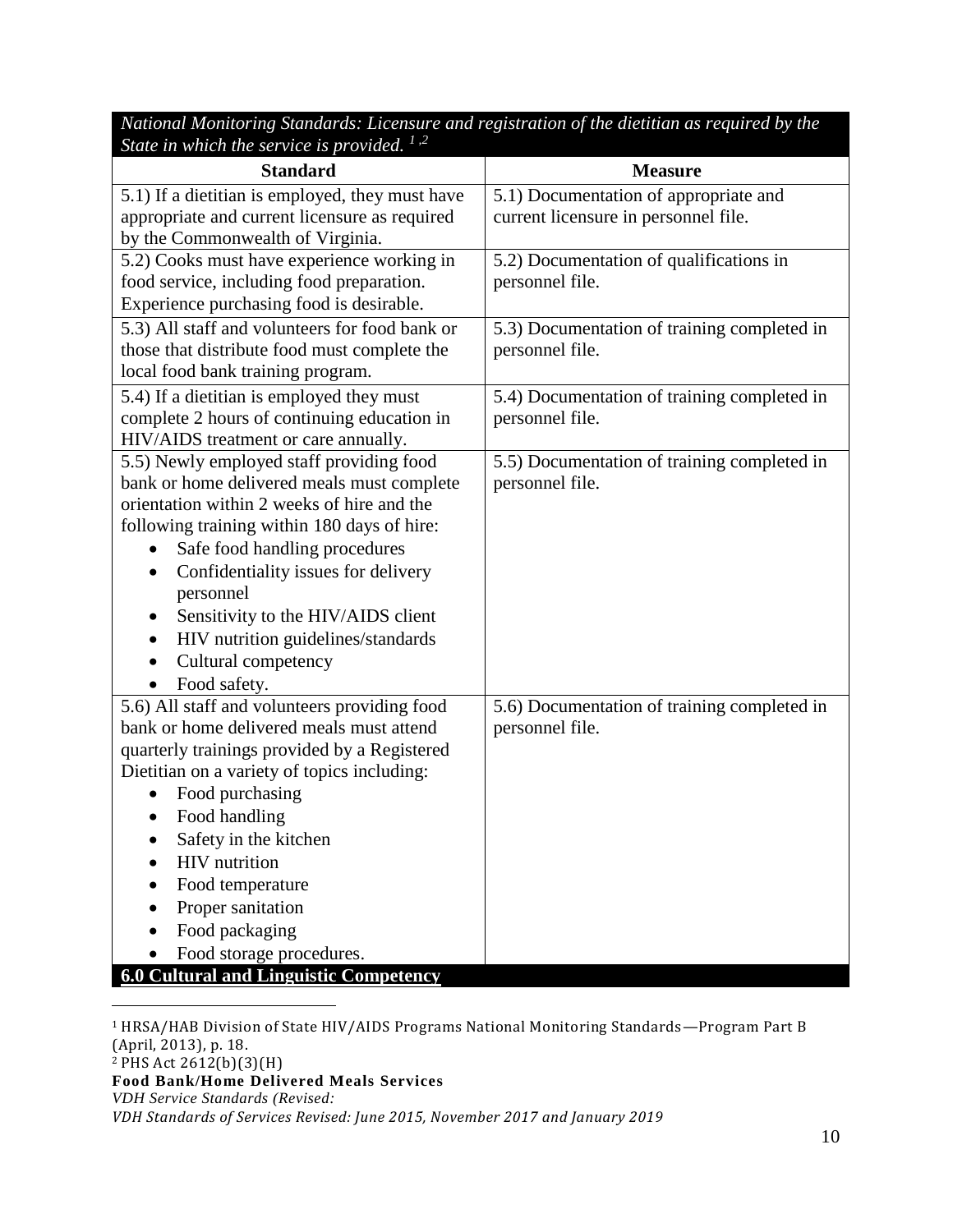| <b>Standard</b>                                                                                                                                                                                                            | <b>Measure</b>                                                                                                                                                                                                                                                                                  |
|----------------------------------------------------------------------------------------------------------------------------------------------------------------------------------------------------------------------------|-------------------------------------------------------------------------------------------------------------------------------------------------------------------------------------------------------------------------------------------------------------------------------------------------|
| 6.1) Health services are culturally and<br>linguistically competent, client-guided and<br>community based. At a minimum, provider's<br>documentation should include:<br>Experience with providing services to the          | 6.1) Documentation of cultural and linguistic<br>competence as reported in annual Cultural<br>and Linguistic Competency Report.                                                                                                                                                                 |
| diverse ethnic, linguistic, sexual or cultural<br>populations targeted;<br>Capacity of staff, including volunteers and<br>Board, to design, provide and evaluate<br>culturally and linguistically appropriate<br>services; |                                                                                                                                                                                                                                                                                                 |
| List of cultural competency trainings<br>$\bullet$<br>completed by staff.                                                                                                                                                  |                                                                                                                                                                                                                                                                                                 |
| 6.2) Easy-to-understand print and multimedia<br>materials and signage in the languages<br>commonly used by the populations in the<br>service area shall be available. <sup>vii</sup>                                       | 6.2) Culturally and linguistically appropriate<br>materials and signage accessible.                                                                                                                                                                                                             |
| 7.0 Privacy and Confidentiality (including securing records)                                                                                                                                                               |                                                                                                                                                                                                                                                                                                 |
| <b>Standard</b>                                                                                                                                                                                                            | <b>Measure</b>                                                                                                                                                                                                                                                                                  |
| 7.1) Client confidentiality policy exists which<br>include: 1) Release of information<br>requirements, and b) Health Insurance<br>Portability and Accountability Act.                                                      | 7.1) Written client confidentiality policy on<br>file at provider agency.                                                                                                                                                                                                                       |
| 7.2) Client's consent for release of information<br>is determined.                                                                                                                                                         | 7.2) Current Release of Information Form<br>signed and dated by client and provider<br>representative and located in client's record.<br>Each release form indicates who may receive<br>the client's information and has an expiration<br>of not more than 12 months from date of<br>signature. |
| 7.3) Each client file is stored in a secure<br>location. Electronic client records are protected<br>from unauthorized use.                                                                                                 | 7.3) Files stored in locked file or cabinet with<br>access limited to appropriate personnel.<br>Electronic files are secure with password<br>protection and access is limited to appropriate<br>personnel.                                                                                      |
| 7.4) Annual submission of Verification of<br>Receipt of Assurance of Key Requirements                                                                                                                                      | 7.4) Documentation of signed Verification of<br>Receipt of Assurance of Key Requirement<br>forms.                                                                                                                                                                                               |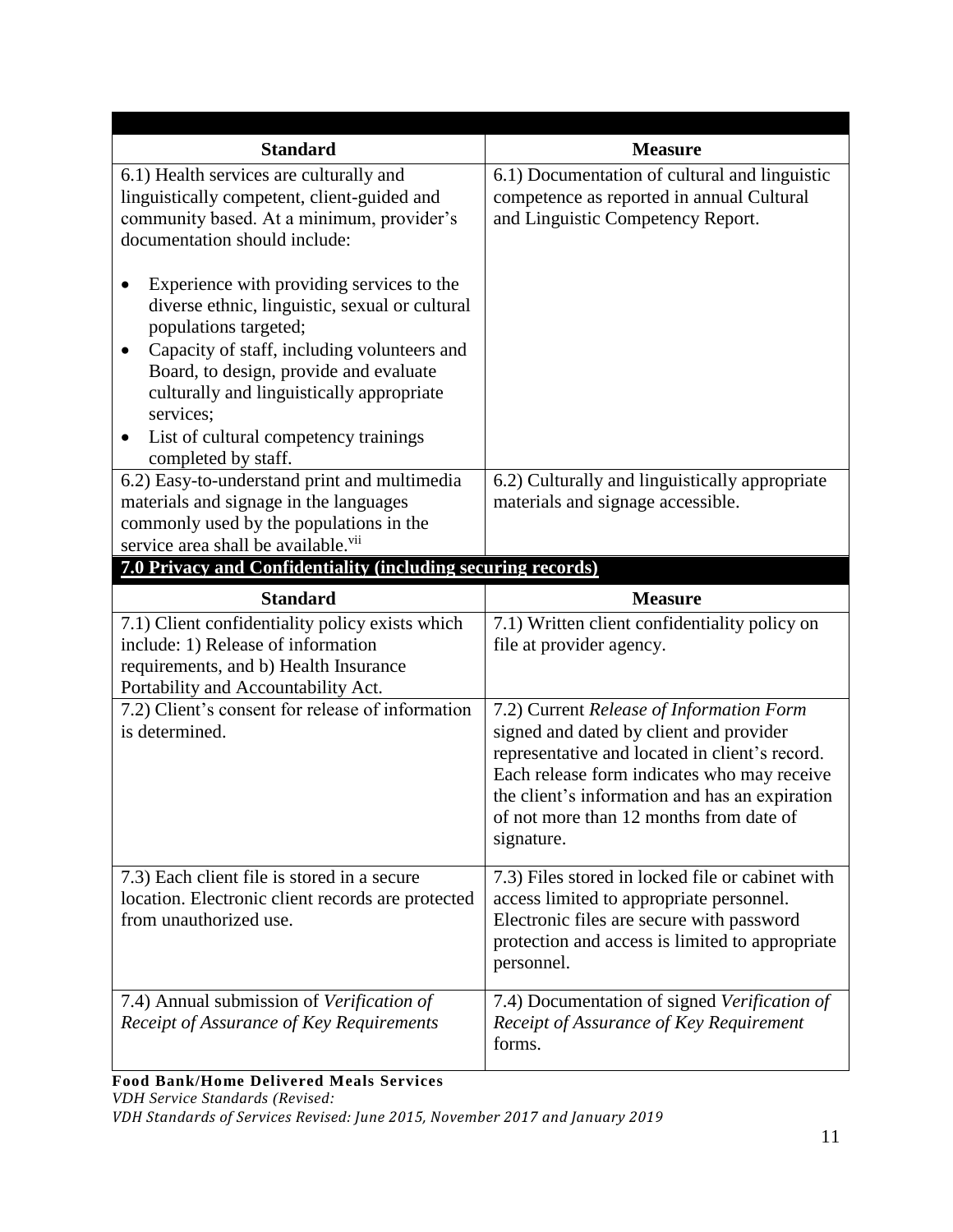document by all staff that handle client identifying information.

**8.0 Quality Management**

*National Monitoring Standards: Implement a Clinical Quality Management Program (CQM) to include: a) written QM plan; b) quality expectations for providers and services; c) method to report and track expected outcomes; d) monitoring of provider compliance with HHS treatment guidelines and Part B Program's approved Standards of Care.viii*

| a cuiment guideancs una 1 un D 1 rogrum s'approveu Sumun as of                                                                                                                                                                                                                                                                                                                            |
|-------------------------------------------------------------------------------------------------------------------------------------------------------------------------------------------------------------------------------------------------------------------------------------------------------------------------------------------------------------------------------------------|
| <b>Measure</b>                                                                                                                                                                                                                                                                                                                                                                            |
| 8.1) Performance measurement data on the<br>following indicators:<br>Percentage of people living with HIV and<br>$\bullet$<br>receiving Food bank/Home Delivered<br>Meals services, regardless of age, who<br>will have at least two care markers in a 12<br>month period that are at least 3 months<br>apart (Care marker defined as evidence of<br>a HIV medical care visit date, a CD4 |
| count and test date, a viral load value and<br>test date, and/or an antiretroviral<br>medication prescription and date).                                                                                                                                                                                                                                                                  |
| Percentage of people enrolled in RW Part<br>٠<br>B-funded Program living with HIV and<br>receiving Food Bank/Home Delivered<br>Meals services, regardless of age, who<br>will have an HIV viral load less than 200<br>copies/mL at last HIV viral load test<br>during the measurement year.                                                                                               |
|                                                                                                                                                                                                                                                                                                                                                                                           |

#### **Food Bank/Home Delivered Meals Services**

*VDH Service Standards (Revised:* 

 $\overline{a}$ 

<sup>i</sup> HRSA/HAB Ryan White HIV/AIDS Program Services: Eligible Individuals & Allowable Uses of Funds Policy Clarification Notice #16-02 (Revised 10/22/18).

ii HRSA/HAB Division of State HIV/AIDS Programs National Monitoring Standards for Part A and B Grantees: Universal (April, 2013), p. 4.

iii HRSA/HAB Ryan White HIV/AIDS Program Services: Clarifications on Ryan White Program Eligibility Determinations and Recertification Requirements Policy Clarification Notice #13-02

iv Public Health Service Act; Sections 2605(a) (6), 2617 (b) (7) (F), 2664 (f) (1), and 2671 (I).

<sup>v</sup> HRSA/HAB Division of State HIV/AIDS Programs National Monitoring Standards—Program Part B (April, 2013), pp. 29-30.

vi HRSA/HAB Division of State HIV/AIDS Programs National Monitoring Standards—Program Part B (April, 2013), pp. 61-62.

vii National Standards for Culturally and Linguistically Appropriate Services (CLAS) in Health and Health Care. Available at:

https://www.thinkculturalhealth.hhs.gov/assets/pdfs/EnhancedNationalCLASStandards.pdf